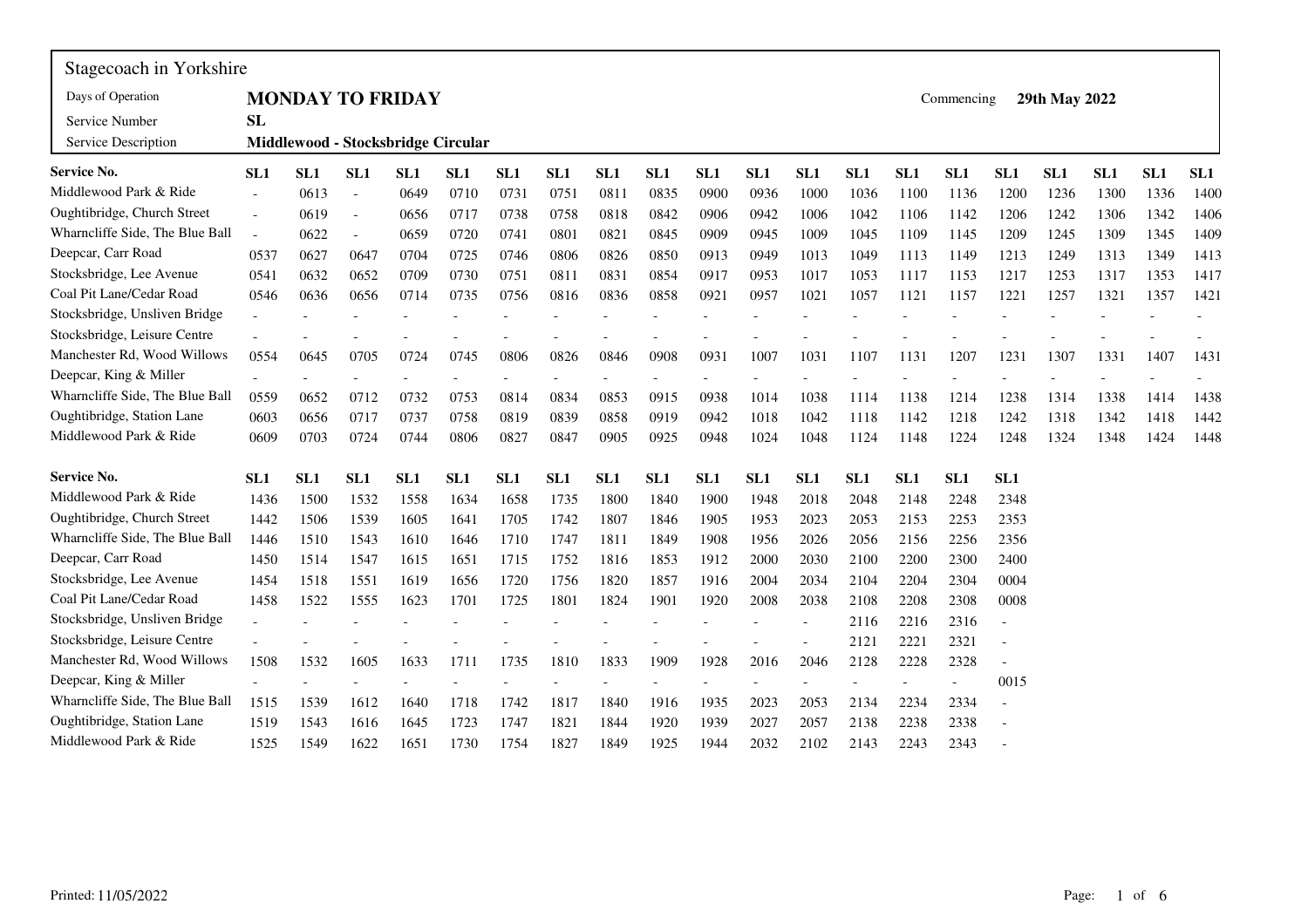| Stagecoach in Yorkshire         |             |             |      |                                    |                   |             |             |      |      |             |             |            |               |  |
|---------------------------------|-------------|-------------|------|------------------------------------|-------------------|-------------|-------------|------|------|-------------|-------------|------------|---------------|--|
| Days of Operation               |             |             |      | <b>MONDAY TO FRIDAY</b>            |                   |             |             |      |      |             |             | Commencing | 29th May 2022 |  |
| Service Number                  | SL          |             |      |                                    |                   |             |             |      |      |             |             |            |               |  |
| Service Description             |             |             |      | Middlewood - Stocksbridge Circular |                   |             |             |      |      |             |             |            |               |  |
| <b>Service No.</b>              | <b>SL1A</b> | <b>SL1A</b> | SL1A | SL1A                               | SL <sub>1</sub> A | <b>SL1A</b> | <b>SL1A</b> | SL1A | SL1A | <b>SL1A</b> | <b>SL1A</b> |            |               |  |
| Middlewood Park & Ride          | 0912        | 1012        | 1112 | 1212                               | 1312              | 1412        | 1512        | 1610 | 1710 | 1815        | 1915        |            |               |  |
| Oughtibridge, Church Street     | 0918        | 1018        | 1118 | 1218                               | 1318              | 1418        | 1519        | 1617 | 1717 | 1821        | 1920        |            |               |  |
| Wharncliffe Side, The Blue Ball | 0921        | 1021        | 1121 | 1221                               | 1321              | 1421        | 1523        | 1622 | 1722 | 1825        | 1923        |            |               |  |
| Deepcar, King & Miller          | 0925        | 1025        | 1125 | 1225                               | 1325              | 1425        | 1527        | 1627 | 1727 | 1829        | 1927        |            |               |  |
| Cedar Road/Coal Pit Lane        | 0937        | 1037        | 1137 | 1237                               | 1337              | 1437        | 1539        | 1639 | 1739 | 1839        | 1937        |            |               |  |
| Stocksbridge, Lee Avenue        | 0941        | 1041        | 1141 | 1241                               | 1341              | 1441        | 1543        | 1644 | 1743 | 1843        | 1941        |            |               |  |
| Deepcar, Carr Road              | 0945        | 1045        | 1145 | 1245                               | 1345              | 1445        | 1547        | 1649 | 1747 | 1847        | 1945        |            |               |  |
| Wharncliffe Side, The Blue Ball | 0950        | 1050        | 1150 | 1250                               | 1350              | 1450        | 1551        | 1654 | 1752 | 1852        | 1950        |            |               |  |
| Oughtibridge, Station Lane      | 0954        | 1054        | 1154 | 1254                               | 1354              | 1454        | 1556        | 1659 | 1757 | 1856        | 1954        |            |               |  |
| Middlewood Park & Ride          | 1000        | 1100        | 1200 | 1300                               | 1400              | 1500        | 1602        | 1706 | 1803 | 1901        | 1959        |            |               |  |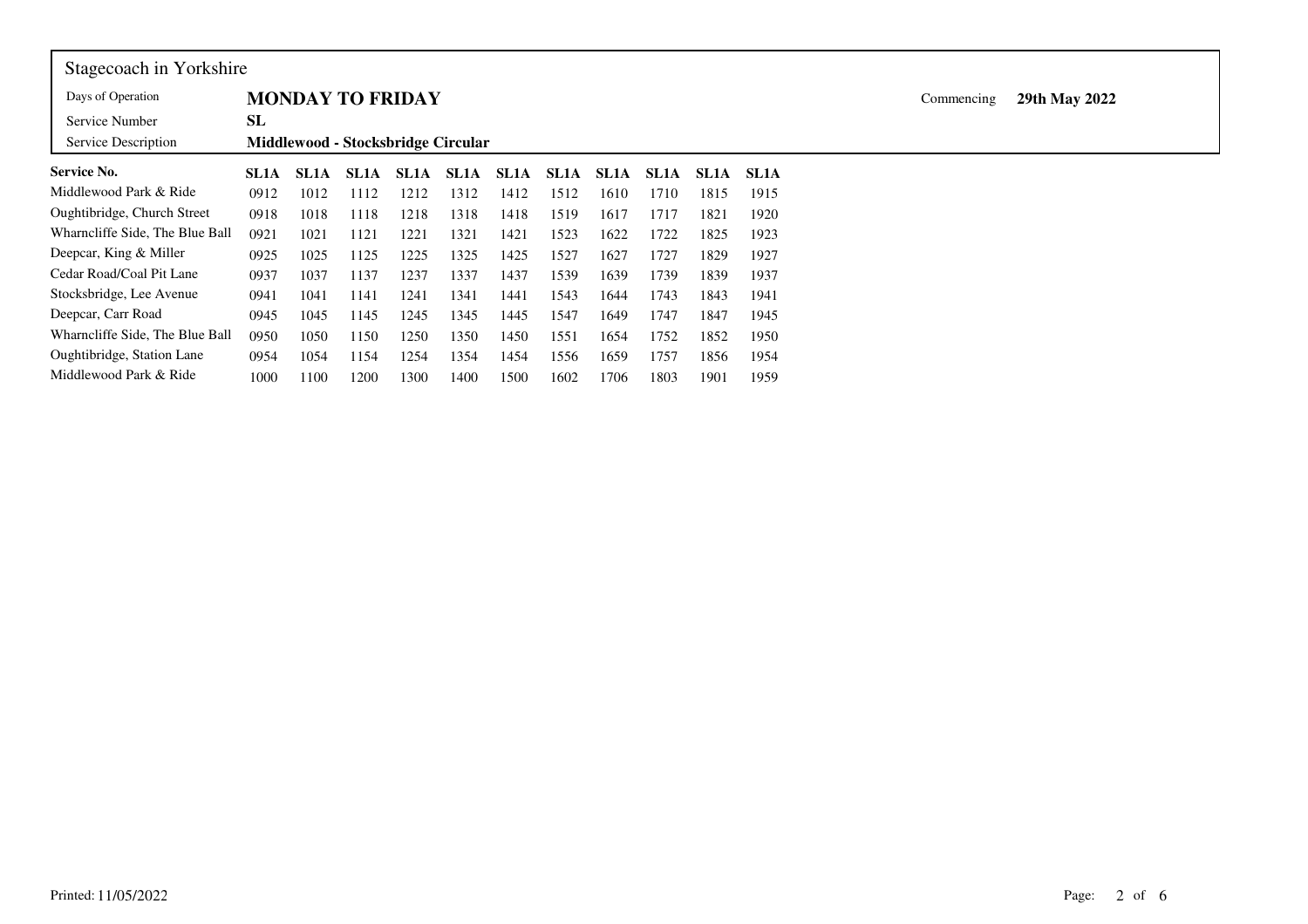| Stagecoach in Yorkshire         |                 |                  |      |                          |                                    |                 |                 |                 |                 |                 |                 |                          |                 |      |            |      |                 |      |      |                 |
|---------------------------------|-----------------|------------------|------|--------------------------|------------------------------------|-----------------|-----------------|-----------------|-----------------|-----------------|-----------------|--------------------------|-----------------|------|------------|------|-----------------|------|------|-----------------|
| Days of Operation               |                 | <b>SATURDAYS</b> |      |                          |                                    |                 |                 |                 |                 |                 |                 |                          |                 |      | Commencing |      | 29th May 2022   |      |      |                 |
| Service Number                  | <b>SL</b>       |                  |      |                          |                                    |                 |                 |                 |                 |                 |                 |                          |                 |      |            |      |                 |      |      |                 |
| Service Description             |                 |                  |      |                          | Middlewood - Stocksbridge Circular |                 |                 |                 |                 |                 |                 |                          |                 |      |            |      |                 |      |      |                 |
| Service No.                     | SL1             | SL1              | SL1  | SL1                      | SL <sub>1</sub>                    | SL <sub>1</sub> | SL <sub>1</sub> | SL <sub>1</sub> | SL <sub>1</sub> | SL <sub>1</sub> | SL1             | SL1                      | SL1             | SL1  | SL1        | SL1  | SL <sub>1</sub> | SL1  | SL1  | SL <sub>1</sub> |
| Middlewood Park & Ride          |                 | 0628             | 0728 | $\overline{\phantom{a}}$ |                                    | 0826            | 0849            | 0927            | 0949            | 1025            | 1049            | 1125                     | 1149            | 1225 | 1249       | 1325 | 1349            | 1425 | 1449 | 1525            |
| Oughtibridge, Church Street     | $\sim$          | 0634             | 0734 |                          |                                    | 0832            | 0855            | 0933            | 0955            | 1031            | 1055            | 1131                     | 1155            | 1231 | 1255       | 1331 | 1355            | 1431 | 1455 | 1531            |
| Wharncliffe Side, The Blue Ball | $\overline{a}$  | 0637             | 0737 |                          | $\overline{a}$                     | 0835            | 0858            | 0936            | 0958            | 1034            | 1058            | 1134                     | 1158            | 1234 | 1258       | 1334 | 1358            | 1434 | 1458 | 1534            |
| Deepcar, Carr Road              | 0542            | 0641             | 0741 | 0800                     | 0815                               | 0839            | 0902            | 0940            | 1002            | 1038            | 1102            | 1138                     | 1202            | 1238 | 1302       | 1338 | 1402            | 1438 | 1502 | 1538            |
| Stocksbridge, Lee Avenue        | 0545            | 0645             | 0745 | 0804                     | 0819                               | 0843            | 0906            | 0944            | 1006            | 1042            | 1106            | 1142                     | 1206            | 1242 | 1306       | 1342 | 1406            | 1442 | 1506 | 1542            |
| Coal Pit Lane/Cedar Road        | 0549            | 0649             | 0749 | 0809                     | 0824                               | 0848            | 0910            | 0948            | 1010            | 1046            | 1110            | 1146                     | 1210            | 1246 | 1310       | 1346 | 1410            | 1446 | 1510 | 1546            |
| Stocksbridge, Unsliven Bridge   |                 |                  |      |                          |                                    |                 |                 |                 |                 |                 |                 |                          |                 |      |            |      |                 |      |      |                 |
| Stocksbridge, Leisure Centre    |                 |                  |      |                          |                                    |                 |                 |                 |                 |                 |                 |                          |                 |      |            |      |                 |      |      |                 |
| Manchester Rd, Wood Willows     | 0558            | 0658             | 0758 | 0818                     | 0833                               | 0857            | 0920            | 0958            | 1020            | 1056            | 1120            | 1156                     | 1220            | 1256 | 1320       | 1356 | 1420            | 1456 | 1520 | 1556            |
| Deepcar, King & Miller          |                 |                  |      |                          |                                    |                 |                 |                 |                 |                 |                 |                          |                 |      |            |      |                 |      |      |                 |
| Wharncliffe Side, The Blue Ball | 0605            | 0705             | 0805 | 0825                     | 0840                               | 0904            | 0927            | 1005            | 1027            | 1103            | 1127            | 1203                     | 1227            | 1303 | 1327       | 1403 | 1427            | 1503 | 1527 | 1603            |
| Oughtibridge, Station Lane      | 0609            | 0709             | 0809 | 0829                     | 0844                               | 0908            | 0931            | 1009            | 1031            | 1107            | 1131            | 1207                     | 1231            | 1307 | 1331       | 1407 | 1431            | 1507 | 1531 | 1607            |
| Middlewood Park & Ride          | 0614            | 0714             | 0814 | 0834                     | 0849                               | 0913            | 0937            | 1015            | 1037            | 1113            | 1137            | 1213                     | 1237            | 1313 | 1337       | 1413 | 1437            | 1513 | 1537 | 1613            |
| Service No.                     | SL <sub>1</sub> | SL <sub>1</sub>  | SL1  | SL <sub>1</sub>          | SL1                                | SL <sub>1</sub> | SL1             | SL1             | SL1             | SL <sub>1</sub> | SL <sub>1</sub> | SL <sub>1</sub>          | SL <sub>1</sub> |      |            |      |                 |      |      |                 |
| Middlewood Park & Ride          | 1549            | 1625             | 1649 | 1725                     | 1746                               | 1825            | 1849            | 1918            | 1948            | 2048            | 2148            | 2248                     | 2348            |      |            |      |                 |      |      |                 |
| Oughtibridge, Church Street     | 1555            | 1631             | 1655 | 1731                     | 1752                               | 1831            | 1854            | 1923            | 1953            | 2053            | 2153            | 2253                     | 2353            |      |            |      |                 |      |      |                 |
| Wharncliffe Side, The Blue Ball | 1558            | 1634             | 1658 | 1734                     | 1755                               | 1834            | 1857            | 1926            | 1956            | 2056            | 2156            | 2256                     | 2356            |      |            |      |                 |      |      |                 |
| Deepcar, Carr Road              | 1602            | 1638             | 1702 | 1738                     | 1759                               | 1838            | 1901            | 1930            | 2000            | 2100            | 2200            | 2300                     | 2400            |      |            |      |                 |      |      |                 |
| Stocksbridge, Lee Avenue        | 1606            | 1642             | 1706 | 1742                     | 1803                               | 1842            | 1905            | 1934            | 2004            | 2104            | 2204            | 2304                     | 0004            |      |            |      |                 |      |      |                 |
| Coal Pit Lane/Cedar Road        | 1610            | 1646             | 1710 | 1746                     | 1807                               | 1846            | 1909            | 1938            | 2008            | 2108            | 2208            | 2308                     | 0008            |      |            |      |                 |      |      |                 |
| Stocksbridge, Unsliven Bridge   |                 |                  |      |                          |                                    |                 |                 |                 | $\overline{a}$  | 2116            | 2216            | 2316                     | $\overline{a}$  |      |            |      |                 |      |      |                 |
| Stocksbridge, Leisure Centre    |                 |                  |      |                          |                                    |                 |                 |                 |                 | 2121            | 2221            | 2321                     |                 |      |            |      |                 |      |      |                 |
| Manchester Rd, Wood Willows     | 1620            | 1656             | 1720 | 1756                     | 1817                               | 1854            | 1917            | 1946            | 2016            | 2128            | 2228            | 2328                     |                 |      |            |      |                 |      |      |                 |
| Deepcar, King & Miller          |                 |                  |      |                          |                                    |                 |                 |                 |                 |                 |                 | $\overline{\phantom{a}}$ | 0015            |      |            |      |                 |      |      |                 |
| Wharncliffe Side, The Blue Ball | 1627            | 1703             | 1727 | 1803                     | 1824                               | 1901            | 1924            | 1953            | 2023            | 2134            | 2234            | 2334                     | $\blacksquare$  |      |            |      |                 |      |      |                 |
| Oughtibridge, Station Lane      | 1631            | 1707             | 1731 | 1807                     | 1828                               | 1905            | 1928            | 1957            | 2027            | 2138            | 2238            | 2338                     | $\overline{a}$  |      |            |      |                 |      |      |                 |
| Middlewood Park & Ride          | 1637            | 1713             | 1737 | 1813                     | 1833                               | 1910            | 1933            | 2002            | 2032            | 2143            | 2243            | 2343                     |                 |      |            |      |                 |      |      |                 |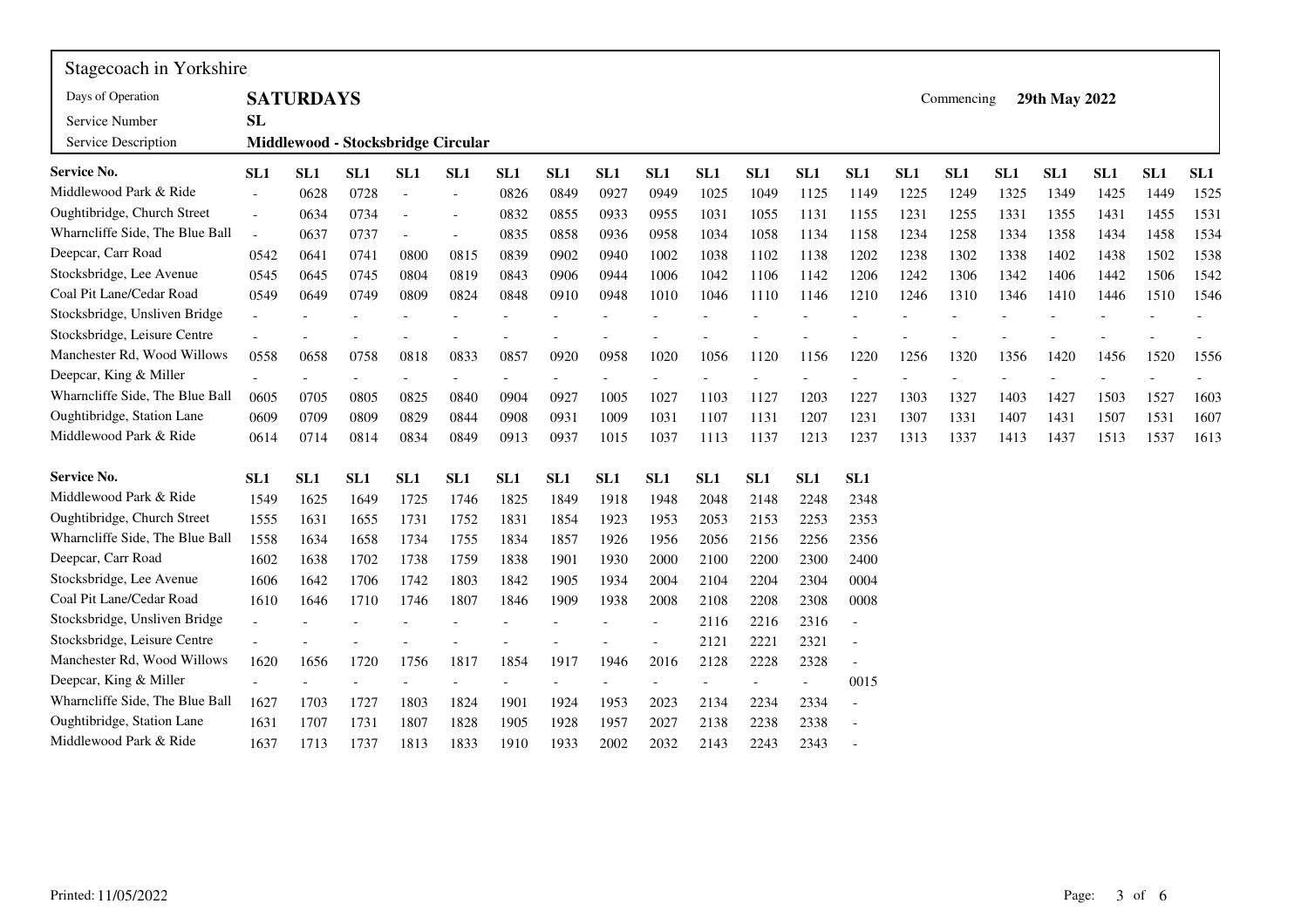| Stagecoach in Yorkshire         |             |                  |             |      |                                    |             |             |             |             |             |                             |
|---------------------------------|-------------|------------------|-------------|------|------------------------------------|-------------|-------------|-------------|-------------|-------------|-----------------------------|
| Days of Operation               |             | <b>SATURDAYS</b> |             |      |                                    |             |             |             |             |             | 29th May 2022<br>Commencing |
| Service Number                  | SL          |                  |             |      |                                    |             |             |             |             |             |                             |
| Service Description             |             |                  |             |      | Middlewood - Stocksbridge Circular |             |             |             |             |             |                             |
| <b>Service No.</b>              | <b>SL1A</b> | <b>SL1A</b>      | <b>SL1A</b> | SL1A | SL1A                               | <b>SL1A</b> | <b>SL1A</b> | <b>SL1A</b> | <b>SL1A</b> | <b>SL1A</b> |                             |
| Middlewood Park & Ride          | 0906        | 1001             | 1101        | 1201 | 1301                               | 1401        | 1501        | 1601        | 1701        | 1801        |                             |
| Oughtibridge, Church Street     | 0912        | 1007             | 1107        | 1207 | 1307                               | 1407        | 1507        | 1607        | 1707        | 1807        |                             |
| Wharncliffe Side, The Blue Ball | 0915        | 1010             | 1110        | 1210 | 1310                               | 1410        | 1510        | 1610        | 1710        | 1810        |                             |
| Deepcar, King & Miller          | 0919        | 1014             | 1114        | 1214 | 1314                               | 1414        | 1514        | 1614        | 1714        | 1814        |                             |
| Cedar Road/Coal Pit Lane        | 0931        | 1026             | 1126        | 1226 | 1326                               | 1426        | 1526        | 1626        | 1726        | 1824        |                             |
| Stocksbridge, Lee Avenue        | 0935        | 1030             | 1130        | 1230 | 1330                               | 1430        | 1530        | 1630        | 1730        | 1828        |                             |
| Deepcar, Carr Road              | 0939        | 1034             | 1134        | 1234 | 1334                               | 1434        | 1534        | 1634        | 1734        | 1832        |                             |
| Wharncliffe Side, The Blue Ball | 0944        | 1039             | 1139        | 1239 | 1339                               | 1439        | 1539        | 1639        | 1739        | 1837        |                             |
| Oughtibridge, Station Lane      | 0948        | 1043             | 1143        | 1243 | 1343                               | 1443        | 1543        | 1643        | 1743        | 1841        |                             |
| Middlewood Park & Ride          | 0954        | 1049             | 1149        | 1249 | 1349                               | 1449        | 1549        | 1649        | 1749        | 1846        |                             |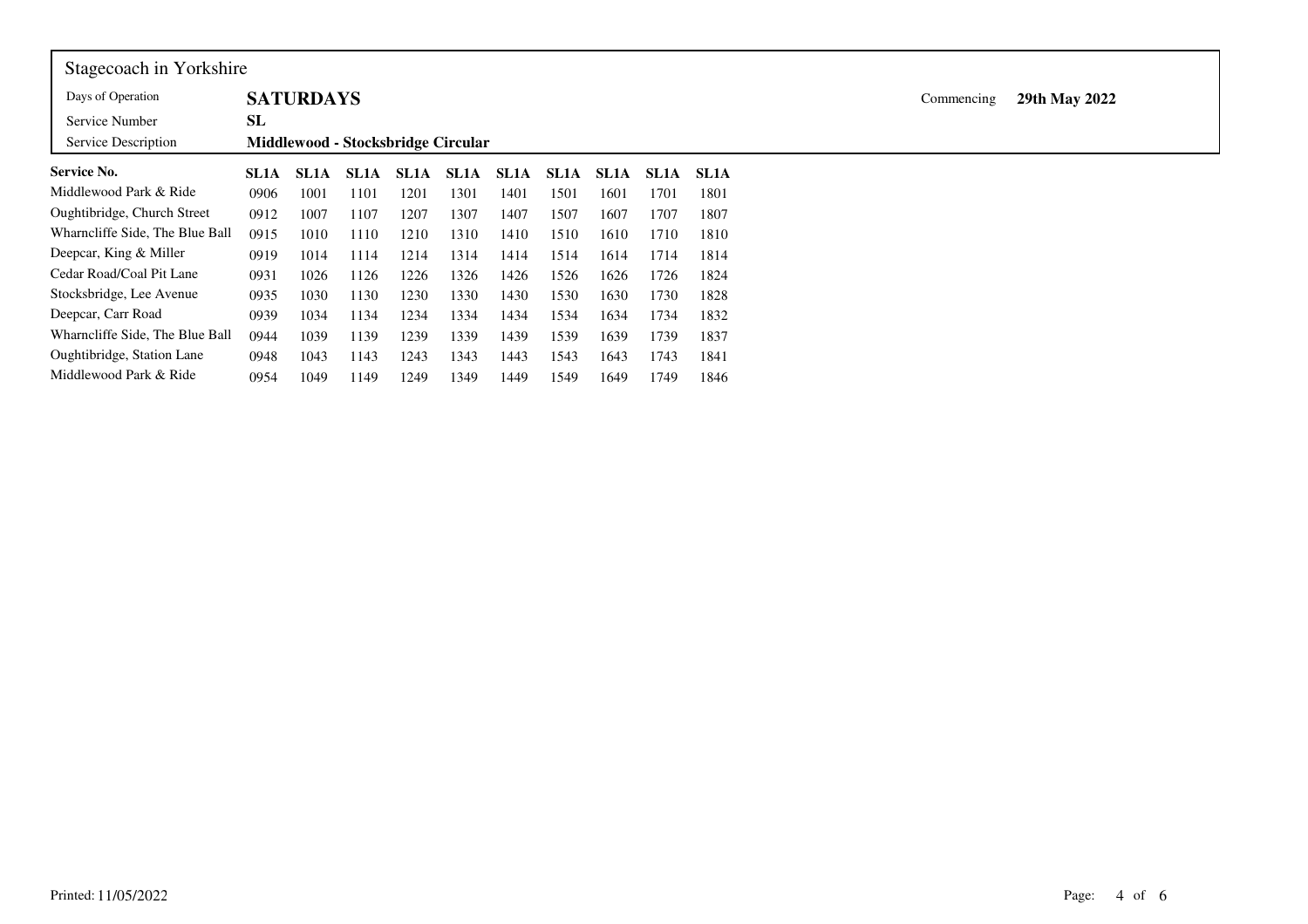| Stagecoach in Yorkshire               |                          |                |                                    |                 |                 |                 |                 |                 |                 |      |                 |                 |      |                 |                 |                 |                          |
|---------------------------------------|--------------------------|----------------|------------------------------------|-----------------|-----------------|-----------------|-----------------|-----------------|-----------------|------|-----------------|-----------------|------|-----------------|-----------------|-----------------|--------------------------|
| Days of Operation                     |                          | <b>SUNDAYS</b> |                                    |                 |                 |                 |                 |                 |                 |      |                 |                 |      |                 | Commencing      |                 | 29th May 2022            |
| Service Number<br>Service Description | SL                       |                | Middlewood - Stocksbridge Circular |                 |                 |                 |                 |                 |                 |      |                 |                 |      |                 |                 |                 |                          |
| Service No.                           | SL <sub>1</sub>          | SL1            | SL1                                | SL <sub>1</sub> | SL <sub>1</sub> | SL <sub>1</sub> | SL <sub>1</sub> | SL <sub>1</sub> | SL <sub>1</sub> | SL1  | SL <sub>1</sub> | SL <sub>1</sub> | SL1  | SL <sub>1</sub> | SL <sub>1</sub> | SL <sub>1</sub> | SL <sub>1</sub>          |
| Middlewood Park & Ride                | $\overline{\phantom{a}}$ | 0928           | 1028                               | 1128            | 1228            | 1328            | 1428            | 1528            | 1628            | 1728 | 1748            | 1858            | 1958 | 2058            | 2158            | 2258            | 2358                     |
| Oughtibridge, Church Street           | $\overline{\phantom{a}}$ | 0934           | 1034                               | 1134            | 1234            | 1334            | 1434            | 1534            | 1634            | 1734 | 1753            | 1903            | 2003 | 2103            | 2203            | 2303            | 0003                     |
| Wharncliffe Side, The Blue Ball       | $\sim$                   | 0937           | 1037                               | 1137            | 1237            | 1337            | 1437            | 1537            | 1637            | 1737 | 1756            | 1906            | 2006 | 2106            | 2206            | 2306            | 0006                     |
| Deepcar, Carr Road                    | 0841                     | 0941           | 1041                               | 1141            | 1241            | 1341            | 1441            | 1541            | 1641            | 1741 | 1800            | 1910            | 2010 | 2110            | 2210            | 2310            | 0010                     |
| Stocksbridge, Lee Avenue              | 0847                     | 0947           | 1047                               | 1147            | 1247            | 1347            | 1447            | 1547            | 1647            | 1747 | 1804            | 1914            | 2014 | 2114            | 2214            | 2314            | 0014                     |
| Coal Pit Lane/Cedar Road              | 0851                     | 0951           | 1051                               | 1151            | 1251            | 1351            | 1451            | 1551            | 1651            | 1751 | 1808            | 1918            | 2018 | 2118            | 2218            | 2318            | 0018                     |
| Stocksbridge, Unsliven Bridge         | $\overline{\phantom{a}}$ |                |                                    |                 |                 |                 |                 |                 |                 |      | 1815            | 1925            | 2025 | 2125            | 2225            | 2325            | $\overline{\phantom{a}}$ |
| Stocksbridge, Leisure Centre          | 0859                     | 0959           | 1059                               | 1159            | 1259            | 1359            | 1459            | 1559            | 1659            | 1759 | 1820            | 1930            | 2030 | 2130            | 2230            | 2330            | $\overline{\phantom{a}}$ |
| Manchester Rd, Wood Willows           | 0905                     | 1005           | 1105                               | 1205            | 1305            | 1405            | 1505            | 1605            | 1705            | 1805 | 1826            | 1936            | 2036 | 2136            | 2236            | 2336            | $\overline{\phantom{a}}$ |
| Deepcar, King & Miller                |                          |                |                                    |                 |                 |                 |                 |                 |                 |      |                 |                 |      |                 |                 |                 | 0024                     |
| Wharncliffe Side, The Blue Ball       | 0912                     | 1012           | 1112                               | 1212            | 1312            | 1412            | 1512            | 1612            | 1712            | 1812 | 1832            | 1942            | 2042 | 2142            | 2242            | 2342            | $\overline{\phantom{a}}$ |
| Oughtibridge, Station Lane            | 0916                     | 1016           | 1116                               | 1216            | 1316            | 1416            | 1516            | 1616            | 1716            | 1816 | 1836            | 1946            | 2046 | 2146            | 2246            | 2346            | $\overline{\phantom{a}}$ |
| Middlewood Park & Ride                | 0921                     | 1021           | 1121                               | 1221            | 1321            | 1421            | 1521            | 1621            | 1721            | 1821 | 1841            | 1951            | 2051 | 2151            | 2251            | 2351            |                          |